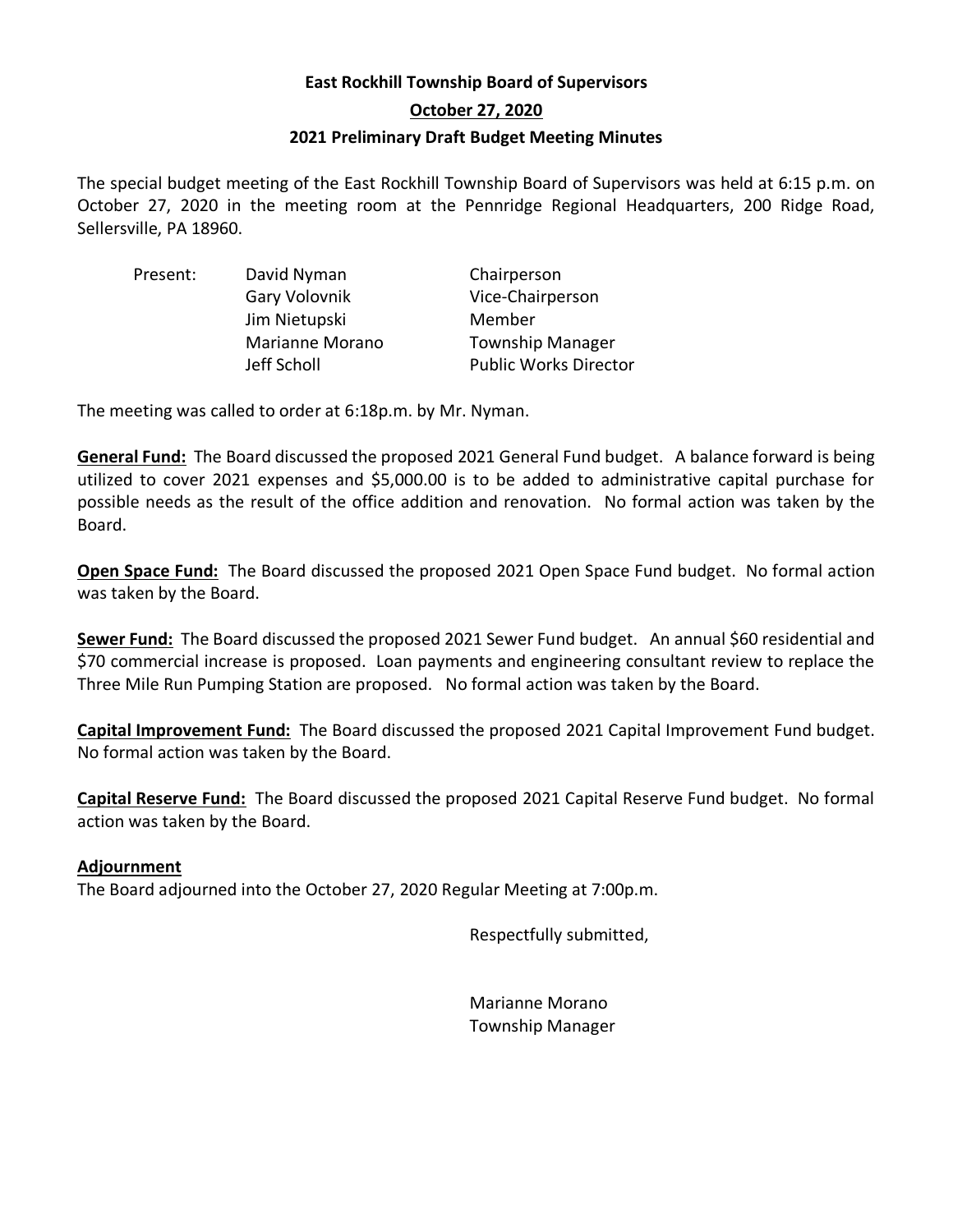# **East Rockhill Township Board of Supervisors October 27, 2020 Regular Business Meeting Minutes**

The regular business meeting of the East Rockhill Township Board of Supervisors was held at 7:00p.m. on October 27, 2020 following the 2021 Preliminary Budget review in the meeting room at the Pennridge Regional Headquarters, 200 Ridge Road, Sellersville, PA 18960.

| David Nyman       | <b>Supervisor Chairperson</b>      |
|-------------------|------------------------------------|
| Gary Volovnik     | <b>Supervisor Vice-Chairperson</b> |
| Jim Nietupski     | <b>Supervisor Member</b>           |
| Marianne Morano   | <b>Township Manager</b>            |
| John Rice, Esq.   | <b>Township Solicitor</b>          |
| Steve Baluh, P.E. | <b>Township Engineer</b>           |
| Jeff Scholl       | <b>Public Works Director</b>       |
|                   |                                    |

The meeting was called to order at 6:59p.m. by Mr. Nyman with the Pledge of Allegiance.

# **Announcements:**

Based on the Governor's current COVID19 Disaster Declaration, the Board of Supervisors held their monthly meeting with special meeting protocol for public participation. The meeting packet was available on the Township website. Pre-registration on a first-come first-serve basis with limited attendance was available. Anyone wishing to provide public comment could do so electronically or by submitting a public comment form. All public comment will be read at the Board's meeting.

**Recognition of Service.** Mr. Nyman read and presented a resolution to Patricia Marlin recognizing her 18 years of service on the Park and Recreation Board.

**On motion** by Mr. Nietupski, seconded by Mr. Volovnik, to adopt **Resolution 2020-12** recognizing and commending Patricia Marlin for her 18 years of service on the East Rockhill Township Park and Recreation Board as presented. With no additional discussion, all present voted in favor.

**Willard H. Markey Centennial Park.** Mr. Daniel Ruch was present to request cutting juniper tips 14-16 inches in length to repurpose in mixed wreaths. A certificate of insurance is on file. Notice will be given to staff so the trail can be closed and a vehicle driving on the trail was permissible. Township will receive a donated wreath.

# **Public Comment #1:**

There was none.

# **Approval of Minutes and Bills Payable:**

# **Approval of Minutes from September 22, 2020 Regular Meeting.**

**On motion** by Mr. Volovnik, seconded by Mr. Nietupski, to adopt the meeting minutes from the Board of Supervisors' September 22, 2020 Regular Meeting as presented. With no additional discussion, all present voted in favor.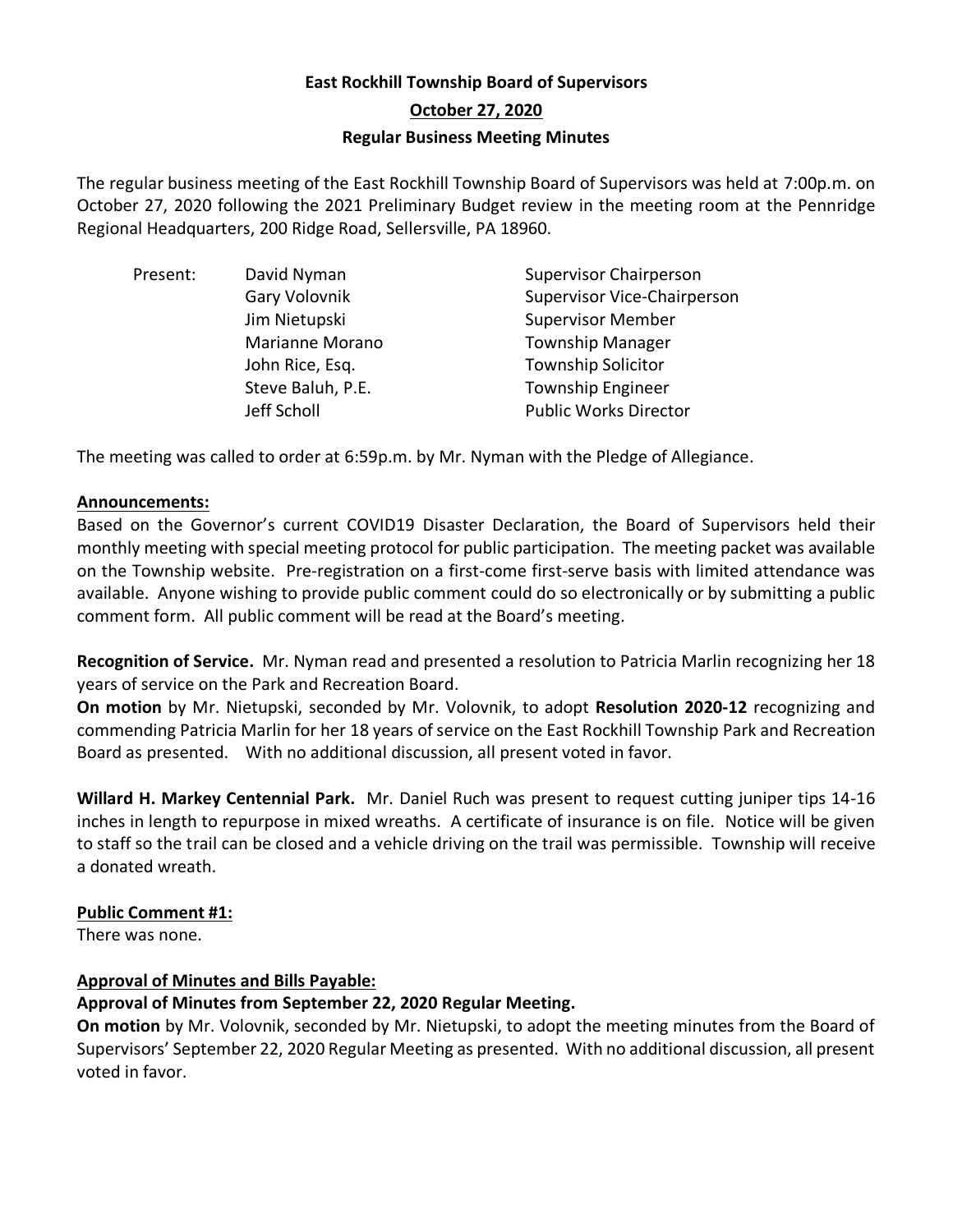# **Payment of Unpaid Bills dated October 23, 2020 in the amount of \$620,907.27.**

**On motion** by Mr. Nietupski, seconded by Mr. Volovnik, to approve payment of the Bills List dated October 23, 2020 in the amount of \$620,907.27 as presented. With no additional discussion, all present voted in favor.

## **Township Manager's Report: Marianne Morano**

**Zoning Hearing Application Lee Webster for Muskrat and Rich Hill Roads**. A zoning hearing application has been received for a lot at the corner of Muskrat and Rich Hill Roads from Lee Webster proposing a single family dwelling variance to permit a 0.98 lot where 1.8 acres is required; a front yard setback of 30.5 feet to a proposed deck and 41.70 feet to a proposed dwelling and removal of 50% of woodlands where 20% is permitted. Applicant representation was invited but not present. Applicants legal counsel emailed comments prior to the meeting that were sent to the Board. Consensus of the Board was for the Township Engineer and Township Manager to come up with a cost for tree replacement for contribution to the tree fund.

**On motion** by Mr. Volovnik, seconded by Mr. Nietupski, to not take a position on the application. With no additional discussion, all present voted in favor.

**Zoning Hearing Application Michael Heridia for 1528 North Ridge Road.** A zoning hearing application has been received for 1528 North Ridge Road from equitable owner Michael Heridia seeking a special exception to change the use from an H11 junkyard use to a H5 contracting use or in the alternative a variance to permit an H5 contracting use in the RR Zoning District and appealing the Zoning Officer's decision to deny the H5 contracting use. Applicant representation was invited but not present. It was noted the Township Engineer, Township Solicitor and Township Manager had a meeting scheduled with the applicant. There was insufficient information to ascertain what activities are proposed as part of the H5 contracting use.

Mr. Rice requested an executive session to discuss potential litigation in this matter.

## **2021 Preliminary Budget**.

**On motion** by Mr. Nietupski, seconded by Mr. Volovnik, to authorize advertising the Preliminary 2021 Draft Budget with the recommended changes as discussed in the budget workshop for public inspection. With no additional discussion, all present voted in favor.

# **Bridge 279 on West Rock Road over Three Mile Run.**

**On motion** by Mr. Volovnik, seconded by Mr. Nietupski, to approve Township Engineer and Township Manager to meet with representatives to request the bridge aesthetics be visually historical and the easement purchase as presented. With no additional discussion, all present voted in favor.

## **Salt Bids 2020-2021 Season.**

**On motion** by Mr. Volovnik, seconded by Mr. Nietupski, to award the 2020-2021 salt bids to Morton Salt, Inc. through Costars at the rate of \$52.78 per ton for the required 250 tons and to Morton Salt, Inc. through Bucks County Consortium at the rate of \$47.75 per ton delivered and \$47.00 per ton undelivered as presented. With no additional discussion, all present voted in favor.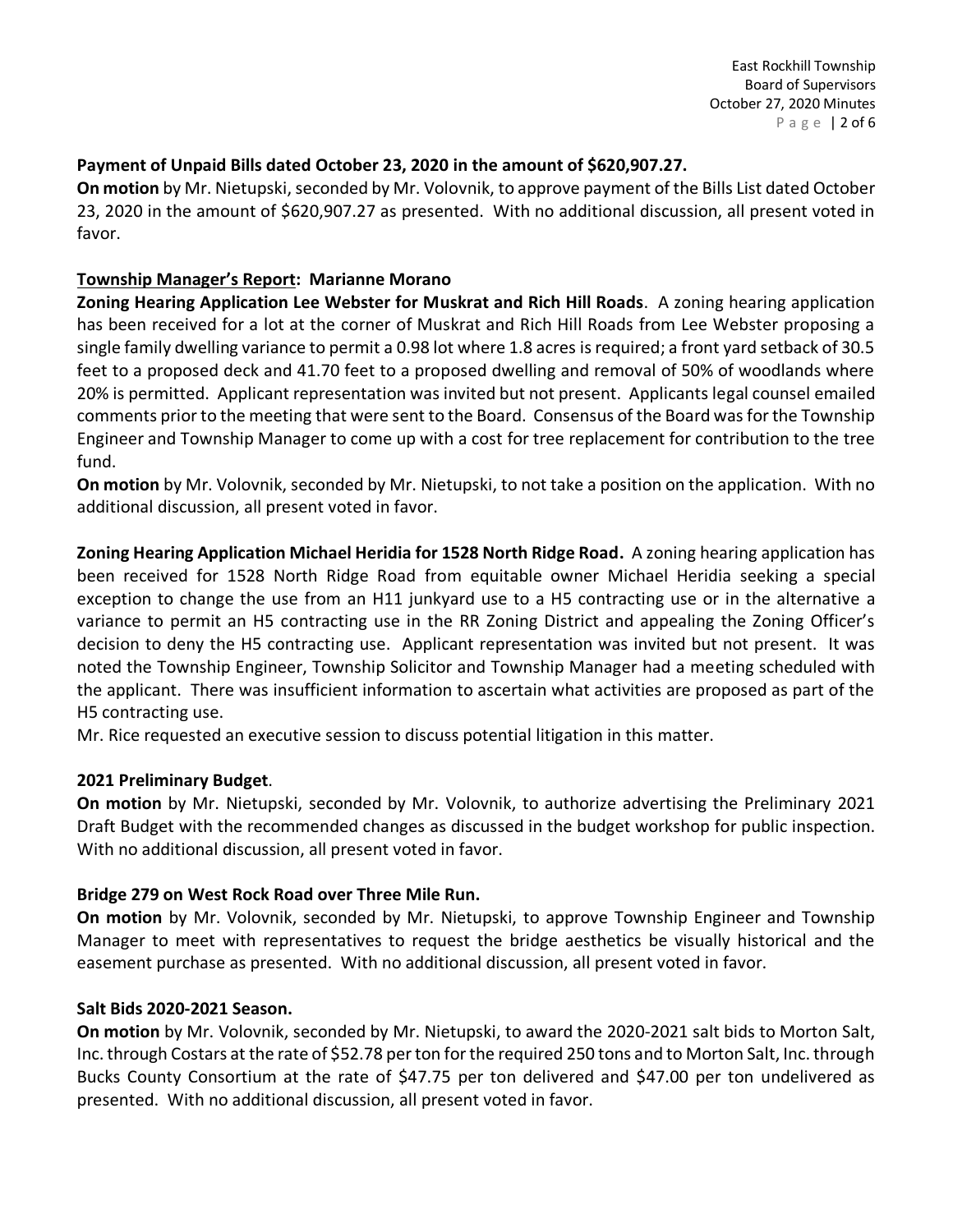#### **2021 Meeting Dates.**

**Consensus of the Board** was to approve advertising the 2021 Board of Supervisor regular meetings at 7:00pm on the fourth Tuesday of every month except for the month of December when the regular meeting shall be held on the third Tuesday, December 21, 2021 and to cancel the November 11, 2021 Planning Commission Regular meeting due to the Veteran's Day holiday conflict. The Reorganization meeting will be held January 4, 2021 at 5:00pm.

## **Draft October 2020 Comprehensive Plan.**

• Mr. Nietupski made comment on the Plan Actions as listed in the Executive Summary of the October 2020 Comprehensive Plan. Mr. Nietupski stated opposition to Action #3 to review forestry regulations to provide more strict clear-cutting standards, as he opposes more restrictive regulations on private properties; Action #8 to establish scenic overlay provisions to complement existing rural character and provide protection of scenic vistas from roadways, entrances to historic villages and overall scenic character of the township resembled historic oversight to which he is opposed to placing restrictions on property rights; and Action #9 to adopt an arterial corridor overlay ordinance to ensure functionality of Route 313 / Route 663 corridor is maintained to which he is opposed to limiting access to SR313 with shared access driveways.

Mr. Nietupski is opposed to the recommended zoning change from Commercial Office to Resource Protection on SR313 as he believes it would devalue the current property. It was noted that the existing business would have a non-conforming use but could impact properties without structures.

Mr. Nietupski would like to see disc golf at Willard H. Markey Centennial Park.

• Mr. Nyman noted he will be recommending the removal of all references to Weisel Village from the October 2020 Draft Comprehensive Plan and that it would not constitute a major revision.

Mr. Rice stated the draft Comprehensive Plan does not regulate anything, but is a plan only and any changes would have to come before the Board for Ordinance approval to become a regulation.

**Consensus of the Board** was to advertise the public meeting to consider adoption of the October 2020 draft Comprehensive Plan at their regular meeting on November 24, 2020 with Bucks County Planning Commission present at Pennridge Regional Police Headquarters.

**On motion** by Mr. Nietupski, seconded by Mr. Volovnik, to approve the Township Manager Report. With no additional discussion, all present voted in favor.

## **Public Works Report: Jeff Scholl**

Mr. Scholl updated the Board on Public Works activities as of October 23, 2020. Of note, the treatment plant effluent pump needed repair and a rental is in place until the repair is completed; the grader was sold on municibid in the amount of \$2,850.00 and three quotes are being obtained to attach a snow plow on the recently purchased used grader. The report is on file.

**On motion** by Mr. Volovnik, seconded by Mr. Nietupski, to approve the Township Public Works Report. With no additional discussion, all present voted in favor.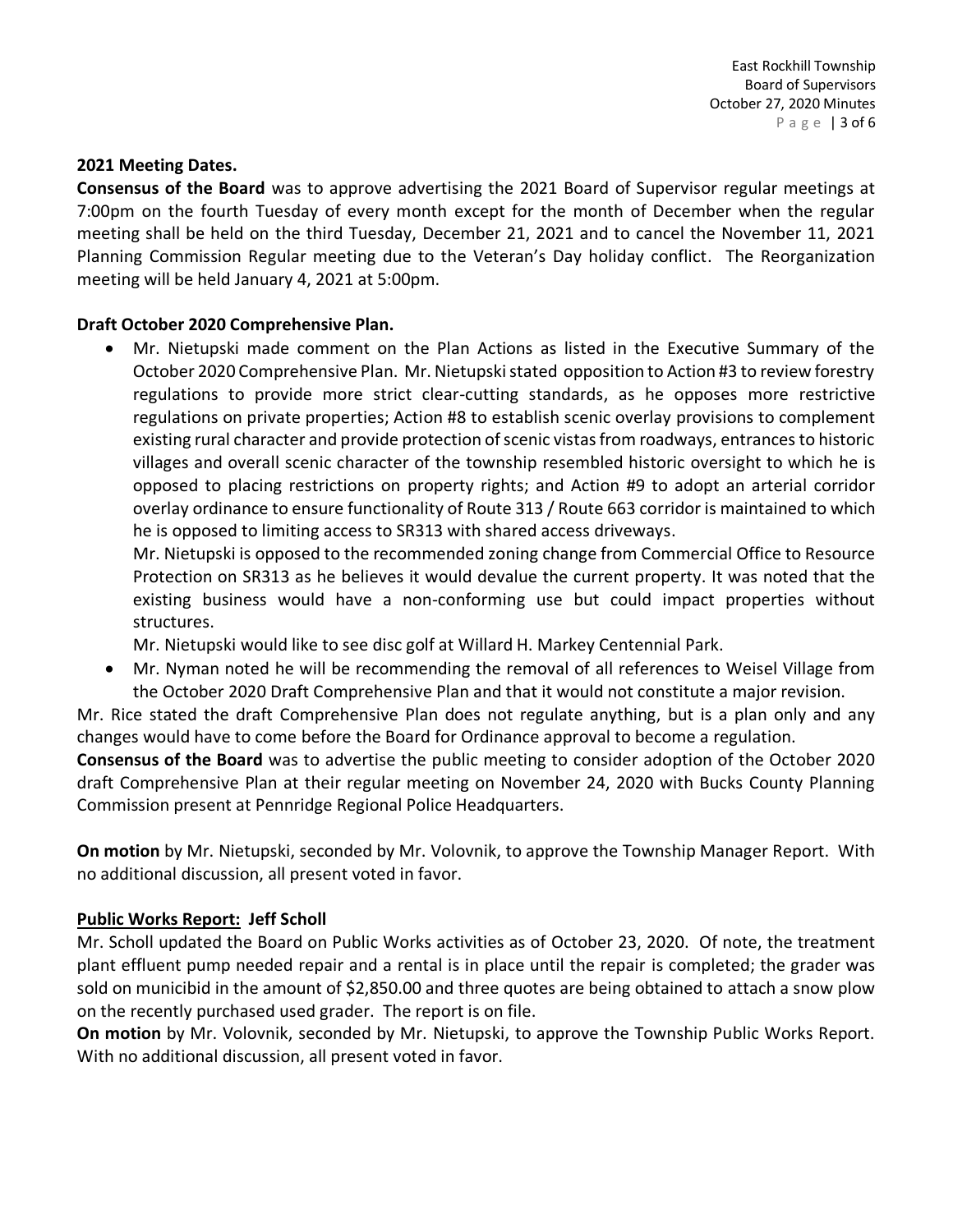## **Township Engineer Report: Steve Baluh, P.E.**

#### **Township Engineer Appointment.**

**On motion** by Mr. Nietupski, seconded by Mr. Volovnik, to acknowledge the Township Engineer firm's name change from C. Robert Wynn Associates to Wynn Associates, Inc. With no additional discussion, all present voted in favor.

## **Municipal Office Addition / Renovation Update.**

Municipal office addition HVAC installation is underway, and insulation and drywall are to begin. Renovation work has started.

**On motion** by Mr. Nietupski, seconded by Mr. Volovnik, authorizing general contractor change orders voiding staining trusses, changing ceilings and finishes and HVAC relocation in the total amount of \$96,827.08 and authorizing electrical change orders for egress lighting, additional switches and sign electric relocation in the total amount of \$9,443.00 as presented. With no additional discussion, all present voted in favor.

#### **Release of Escrow Vouchers.**

**On motion** by Mr. Volovnik, seconded by Mr. Nietupski, to approve Woods Edge Subdivision Voucher Number 15 payable to Lynn Builders LLC in the amount of \$14,275.32 for stormwater management, erosion, and sediment and miscellaneous as presented. With no additional discussion, all present voted in favor.

**On motion** by Mr. Nietupski, seconded by Mr. Volovnik, to accept the Township Engineer report. With no additional discussion, all present voted in favor.

## **Township Solicitor Report: John Rice, Esq.**

## **Homestead Chicken and Livestock Ordinance.**

A public hearing was advertised and posted to consider adoption of an Ordinance to amend Chapter 27 adding new accessory uses for homestead chickens and homestead livestock allowing the non-commercial use with certain limitations and in all zoning districts except Suburban and Residential 1.

• Mr. Nietupski questioned the Conditional Use Hearing requirement to allow roosters past 6 months of age. It was stated the Conditional Use Hearing could be costly to residents due to advertisement and stenographer requirements.

It was the consensus of the Board to replace the Conditional Use Hearing requirement with Board of Supervisor approval. To address neighbor's concerns notification to properties within 250 feet was to be implemented.

The Hearing was opened to public comment.

• Robert Napor, 2360 East Rock Road, noted the Conditional Use Hearing requirement was in several subsections and appreciated the revision as he did not know it was such a formal process.

The Hearing was closed.

**On motion** by Mr. Nietupski, seconded by Mr. Volovnik, to adopt **Ordinance 295** amending Chapter 27 adding new residential accessory uses for homestead chickens and homestead livestock as amended. With no additional discussion, all present voted in favor.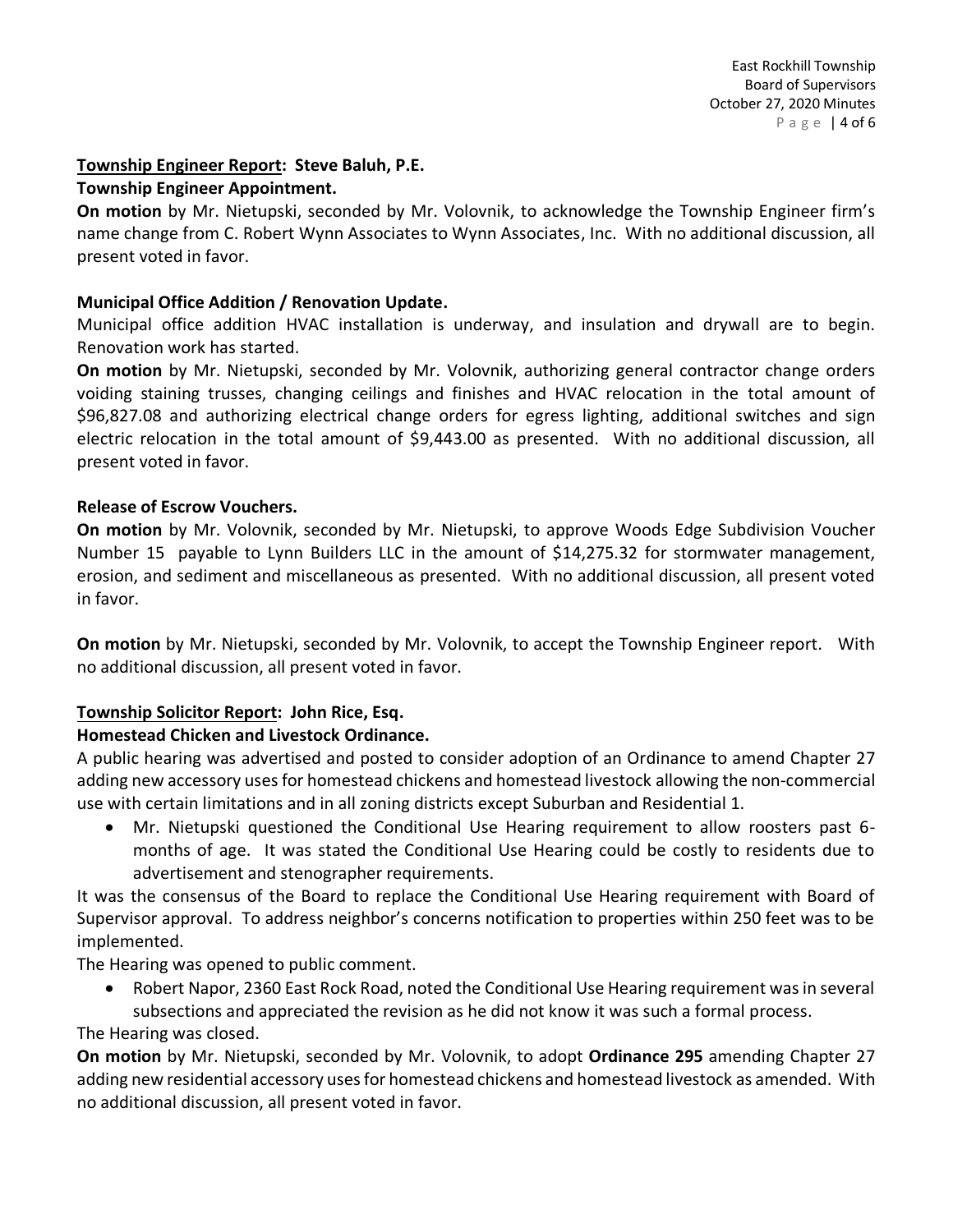#### **Sign Ordinance.**

A public hearing was advertised and posted to act on an Ordinance to amend Chapter 27, Part 20 signs. The Hearing was open to public comment. Seeing none the Hearing was closed.

**On motion** by Mr. Volovnik, seconded by Mr. Nietupski, to adopt **Ordinance 296** amending Chapter 27, Part 20 signs as presented. With no additional discussion, all present voted in favor.

**Policy for Fees and Contributions Resolution.** A Resolution to formalize process for contributions for Land Developments, Minor Subdivisions and Major Subdivisions for staff review letters was presented. It was noted the Board would have final approval for what percentage would be fair.

**On motion** by Mr. Volovnik, seconded by Mr. Nietupski, to adopt **Resolution 2020-15** establishing a policy for granting or denying modifications under the Subdivision and Land Development Ordinance and creating a capital improvement fund to accept fees and contributions as presented. With no additional discussion, all present voted in favor.

**On motion** by Mr. Nietupski, seconded by Mr. Volovnik, to approve the Township Solicitor report. With no additional discussion, all present voted in favor.

## **Board and Commission Reports**

#### **Pennridge Regional Police Department.**

The September 2020 Pennridge Regional Police activity report were provided to the Board and is on file.

## **Planning Commission.**

The October 8 Planning Commission agenda and draft minutes were provided to the Board and are on file.

## **Pennridge Wastewater Treatment Authority.**

The August 2020 Pennridge Wastewater Treatment Authority minutes and flows were provided to the Board and are on file.

## **Pennridge Area Coordinating Committee.**

The October 22 PACC meeting notes were provided to the Board and is on file.

**On motion** by Mr. Volovnik, seconded by Mr. Nietupski, to acknowledge receipt of the Pennridge Regional Police Department, Planning Commission, Pennridge Wastewater Treatment Authority, and Pennridge Area Coordinating Committee reports. With no additional discussion, all present voted in favor.

## **Department and Emergency Services Reports**

**On motion** by Mr. Nietupski, seconded by Mr. Volovnik, to acknowledge receipt of the Department and Emergency Services reports. With no additional discussion, all present voted in favor.

## **New or Other Business – Supervisors' Items**

• Mr. Nietupski requested the Treasurer Report as provided to the Board be placed into the public packet. No formal action was taken by the Board.